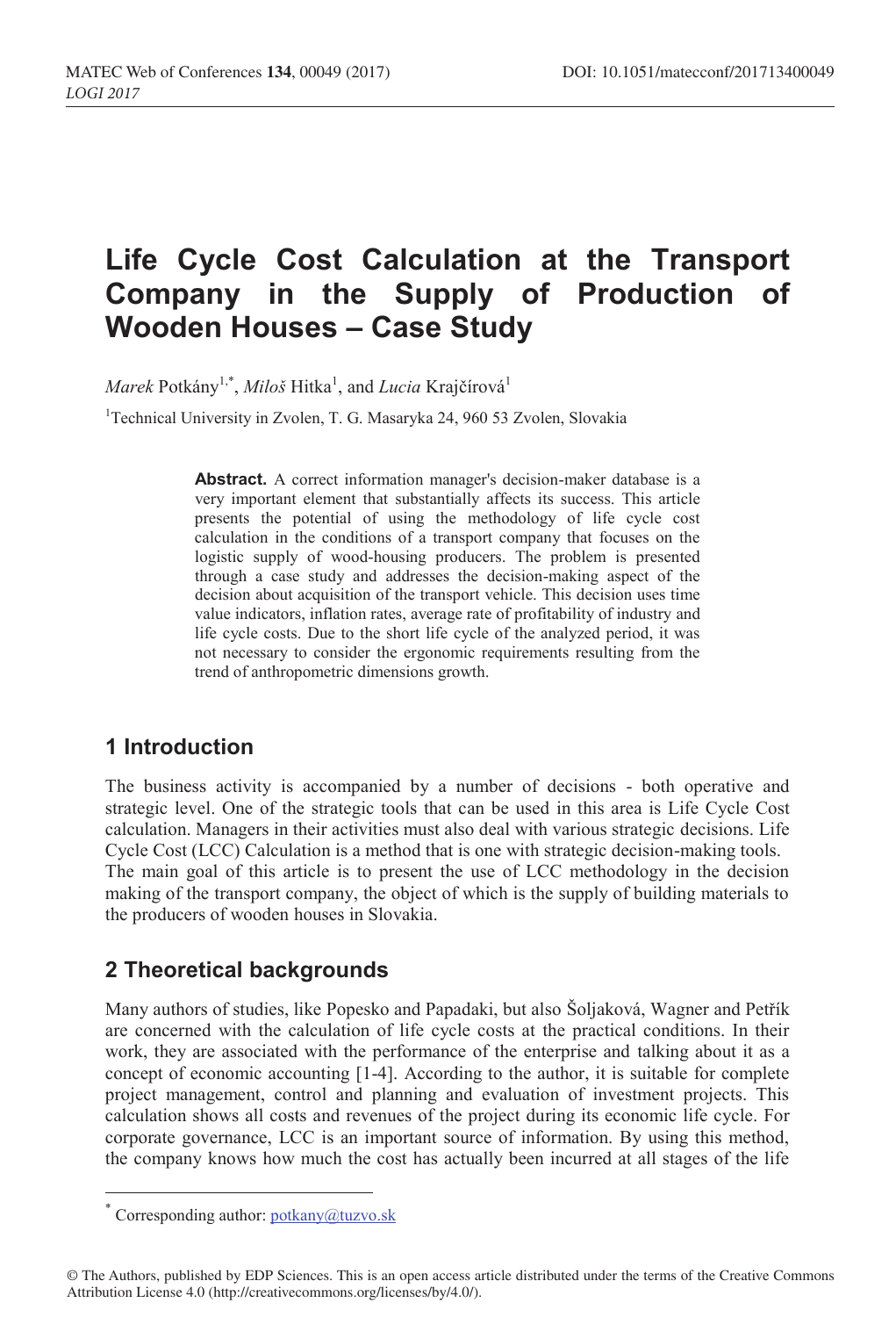cycle, from acquisitions, through operating to retirement. The main task of the LCC is to optimize all costs over the entire economic life of the project without losing its overall performance.

According to Šoljaková, which states, that it is also considering the costs in the preproduction phase and the stages that are connected with the end of the production cycle [2]. Crespo Márquez et al state, that a life cycle cost analysis calculates the cost of an asset for its entire life span (Figure 1).





According to Šoljaková, which states, that the LCC can be expressed as a calculation of the partial or the entire evaluated period. One of the parameters that are the basis for its compilation is the exact definition of the life cycle length [2]. For the LCC application, besides the cycle length itself, it is necessary to know the level of the discount rate, the rate of price growth and the interest rate. According to Zhang and Yuan the standard discount rate is determined by the interest rate and the rate of inflation [6].They state in their work, that life cycle of steel bridge deck pavement is often cannot reach the designed working life, taking 20 years as life cycle in the consideration of actual use situation of steel bridge deck pavement. Standard discount rate is decided by interest rate and inflation rate, discount rate (I) = (interest rate inflation rate) /  $(1 +$  the inflation rate). The relevant studies have shown that discount rate is between  $3\%$  and  $5\%$  usually.)

LCC finds its application in various transport areas [7], construction [8], the automotive industry [9]. It is linked to the area of environment and construction [10].

According to Štefko and Reinprecht, the wooden house is a construction work, the main supporting structure of which is made of wood, wood elements and wood-based materials. It is a wider concept [11]. It is not just the wooden structure itself. This, however, always forms the supporting part of the wooden house.A frame construction system is simple and does not require a great deal of mechanisation. The object is completely fitted on the building site [12]. A level surface is made on the building site (production-assembly plate). on which the building walls are made. The prepared walls are erected and fitted into the object foundations. The walls covered with wide area materials provide stability and strength and they can also be reinforced using diagonals embedded into the wall mullions.

#### **3 Methods**

Petković et. al. states that at the decision about implementing of investment project, the terms net present value (NPV) and net future value (NFV) are used [13]. According to the authors, net present value is defined by the sum of discounted values of individual concepts in the flow, where each term is discounted to a common reference date. According to Rossi et. al. the net future value measures the profitability at the end of the planning horizon compared to what might have been gained by investing elsewhere [14]. The discount rate is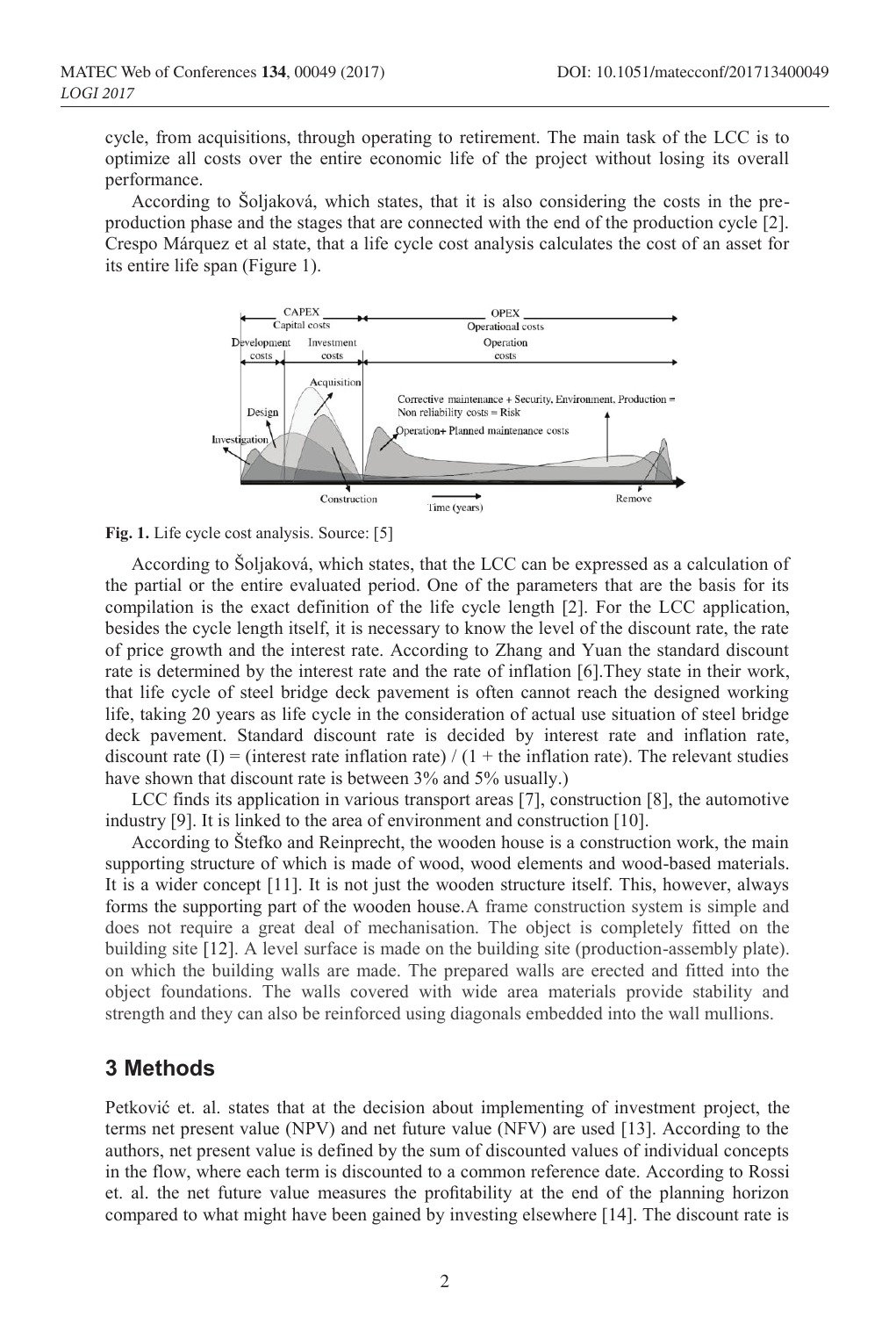used for discounting the cashflow to the present. The NPV of the estimated cost over the planning horizon is the discounted value of the NFV to the present.

According to Rossi et. al. this method is very often used in the conditions of various industries to decide on the feasibility of projects. It often uses uncertain information and needs to be aware of the cost risk that can influence the analysis [15]. Spickova and Myskova state, that LCC method calculates both present and future value of discounted cash flow [16]. Authors writing that Net Present Value is the basic tool for comparison of the money values in the different times. The LCC application itself can cause some problems. These may occur mainly according to in the process of unification of individual stages of the investment project [17]. If a project is judged by discount techniques, is the solution of transforming all cash flows into real cash flows [18, 19]. Armendariz-Lopez et. al. used in their study to take account of the value of money in time for determining the payback period [20].

This paper takes into account the currency value over time as an economic indicator for the financial evaluation of projects, in order to consider the payback period. The net present value requires the net cash flow. The resulting value is deducted from the initial net investment.

Fourie and Tendayi argue that life-cycle cost analysis basically takes into account all the costs that will be incurred sometime in the future, so the cost of a particular decisionmaking place must be avoided [7]. The decisive point is known as the present value. The following information is used to the methodology of LCC for decision-making database:

- a project lifespan,

- dicount rate,

- capital equipment cost for the maintenance and operational calculations.

Heralová state, that there are several approaches to the LCC application [21]. One is a way of using NPV. In principle, it is necessary to calculate the initial cost of acquisition. Another is to use a stochastic approach where inputs are considered as random variables with assigned probability density functions. There is also the possibility of using a deterministic approach. This is based on an expert estimate of input values from past periods supplemented by a sensitivity analysis.For the conditions of our case study, the total lifecycle costs will be calculated according to the formula (1).

$$
LCC = acquisition\ price + operating\ cost \times RBF \pm \left(RP \times \frac{1}{(1+r)^n}\right) \tag{1}
$$

where:

LCC – the sum of the life cycle cost at the present value,

RBF – discount factor for operating costs,

RP – residual price,

 $r$  – discount rate,

n – the length of the analysis period.

RBF is a discount factor (Rentenbarwertfaktor), which works with the discount rate indicator (r) and the length of the analyzed period (n). By the literature source [22] it can be determined by the formula (2).

$$
RBF = \frac{(1+r)^n \cdot I}{(1+r)^n \cdot r} \tag{2}
$$

For the determination of the RBF factor, we used the interest rate calculated by the relationship reported by Petřík [4], which is also reported in study Baum et. al. [23], where we took into account the level of inflation (i) and the average rate of profitability of industry (p) determined by formula 3.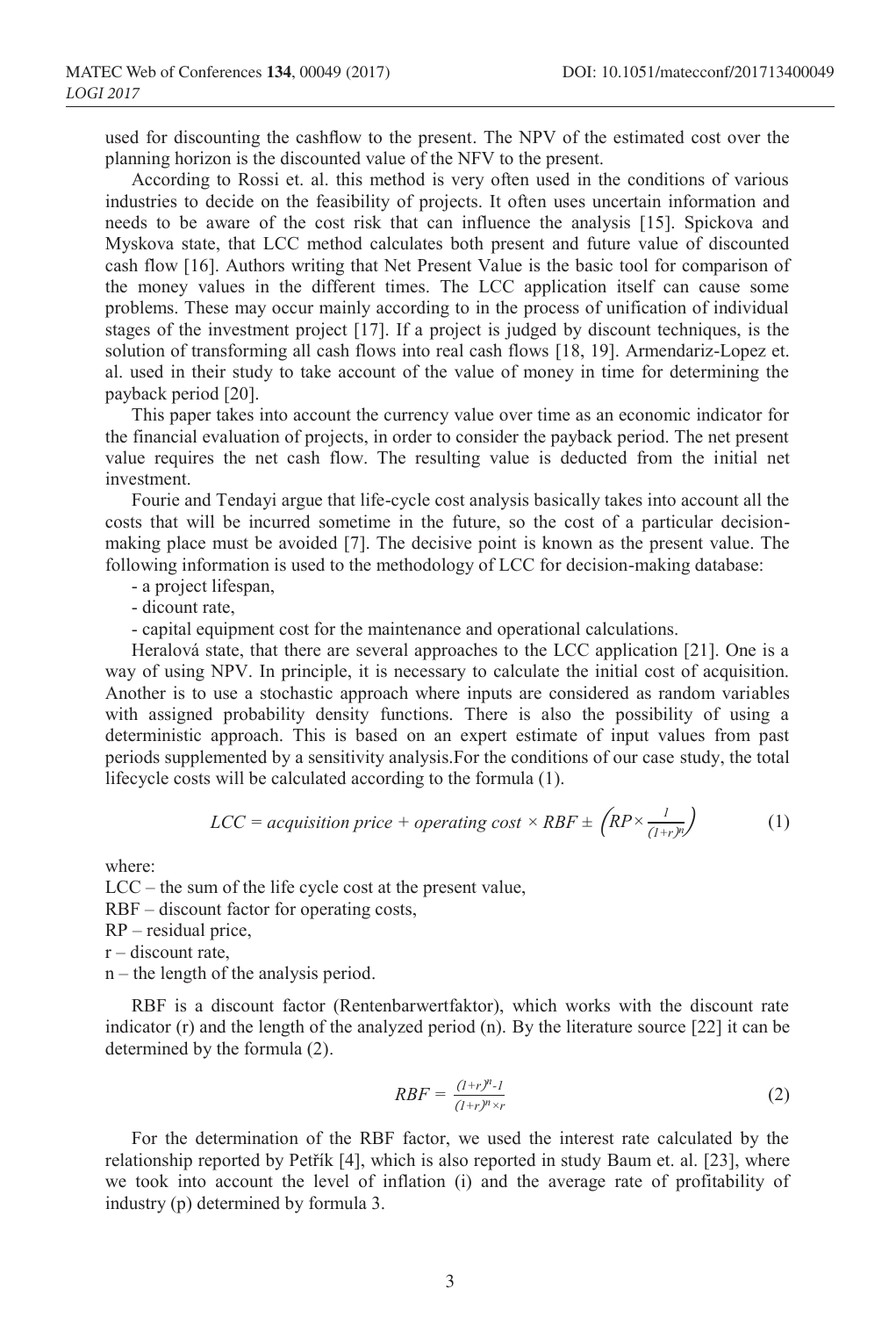$$
discount rate (r) = [(1+p) \div (1+i) - 1] \times 100 \tag{3}
$$

We used the following relationships to determine the cost of each cost item. We have taken into account fuel coststhe average consumption (AC) of each vehicle for the previous period, the expectancy distances (∑km) and diesel price for current period/liter (DP/l) (formula 4).

$$
fuel cost = \frac{\left(\frac{AC}{100}km \times \sum km\right)}{100} \times DP \tag{4}
$$

The engine oil cost, we take into accountof oil change interval (I - 50,000 km), oil tank volume ( $O_v$ -38 l) and actual engine oil price (EOP -  $\varepsilon$ / l) (formula 5). Cost of tires depends from price of tires (PT) in their number (n) and tires change payments TCH. Also from tires life (T<sub>l/km</sub>) and the number of kilometers driven (∑km) (formula 6).

$$
engine\ oil\ costs = \frac{(Ov \times EOP)}{I} \tag{5}
$$

cost of tires = 
$$
\frac{(PT \times n) + TCH}{T_{l/km}} \times \sum km
$$
 (6)

Maintenance costs include the costs associated with regular replacement of tires, oils, filters, lubricants, spare parts, unsupervised inspections and additional costs. On the acquisition of new mean of transport, these costs foresee lower level versus used mean of transport. The operating costs included insurance cost, motor vehicle tax, technical and emission control and highway toll. In the first year, the cost of registering a motor vehicle was also included in their total amount. For operational costs, we consider the rental office cost, as well as parking cost of vehicles because our company rents. This group also included administrative costs, energy and telecommunication costs. Compensation costs (liquidation cost) were also included in the life cycle cost calculation. A new vehicle is considered to sell it at a residual price of 20% of the entry price. The used vehicles are considered the cost of liquidation in the amount of 3,000  $\epsilon$ . In the framework of the analysis, the residual price shows a positive share in relation to the cost of life cycle and disposal costs shows the negative share to the cost of life cycle.

#### **4 Application of LCC – case study**

The subject of our case study is a transport company that focuses on logistic supply to the Slovak producers of wooden houses. The most commonly transported materials are spruce / fir wood, OSB boards, insulating materials, material needed to make perimeter walls of column construction, roof construction, etc. The most commonly transported materials are spruce/fir sawn timber, OSB boards, insulating materials, material needed to make perimeter walls of column construction, roof construction, etc. Decision-making role is based on an assessment of alternatives to the acquisition of new means of transport. The options are as follows:

- 1<sup>st</sup> alternative: acquisition of new semi-trailer unit in acquisition price 92,000  $\epsilon$ ,

-  $2<sup>nd</sup>$  alternative: acquisition of used semi-trailer unit in acquisition price 51,000  $\epsilon$ .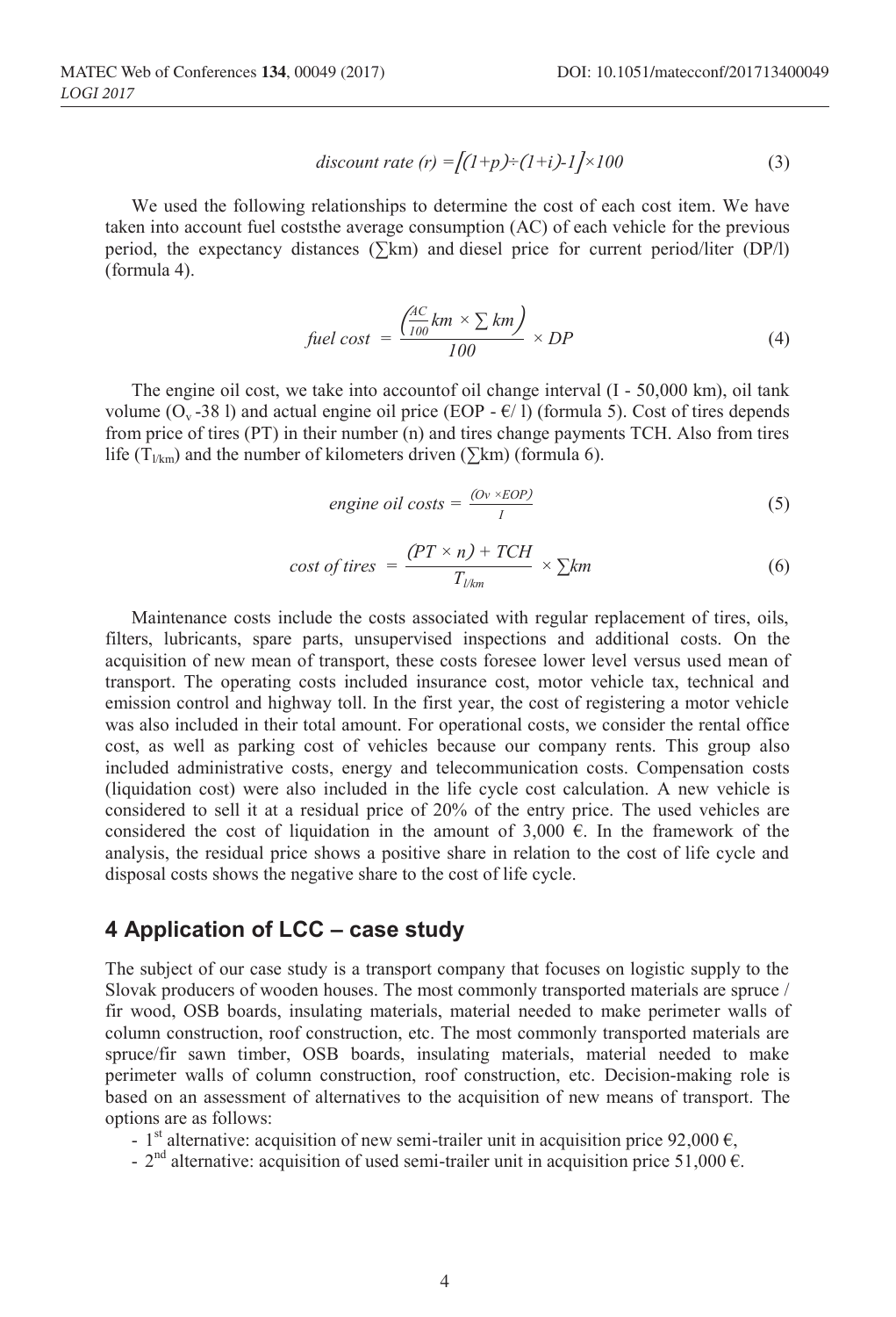In our case, the lifetime of both vehicles was set for a period of 6 years. Since the cost item depreciation does not represent an expense for the enterprise, we did not count the operating costs.

In our forecast, we calculate the mileage of 110,000 km/year. The average fuel consumption for the new semi-trailer is 27 l/100 km, and 35 l/100 km. Wage costs represent the sum of the gross wage (3.5  $\epsilon$ /hour) and also the statutory social security and health insurance company contributions. We expect the driver to work on average 200-220 hours per month.

Total operating costs in the first year represent 81,780.97  $\epsilon$  at the 1<sup>st</sup> alternative and 93,458.97  $\hat{\epsilon}$  at the 2<sup>nd</sup> alternative. In the next years, they are achieving values81,621.97  $\epsilon$ a 93,299.97 €.



**Fig. 2.**The share of individual groups of costs for each alternative. Source: authors

The share of costs (Figure 2) is roughly the same level in both cases. The largest share of operating costs are expenses in connection with the procurement of fuel, wages and tolls.

For the determination of life cycle costs, the following data were used in the methodology:

- inflation rate  $i = 1.1\%$
- average rate of profitability of industry  $p = 4.3\%$
- RBF factor  $\dot{=}$  5.388
- $1<sup>st</sup>$  alternativeresidual price -20% from acquisition price
- $2<sup>nd</sup>$  alternative liquidation cost + 3,000  $\epsilon$

Based on the results, we can state that by using the relationship (1) we have determined the value of the lifecycle cost for the new vehicle (1<sup>st</sup> alternative) at over 516,000  $\epsilon$ . For 2<sup>nd</sup> alternative, using the LCC methodology, we received a cost level 556,000  $\epsilon$ .

LCC1<sup>st</sup> alternative = 92,000 + 81,621.97  $\times$  5.388 - 18,400  $\times$  (1.03165)<sup>-6</sup> = 516,500 € LCC2<sup>nd</sup> alternative = 51,000 + 93,299.97 × 5.388 + 3,000 × (1.03165)<sup>-6</sup> = 556,200 €

Thus, we can conclude that the initial higher investment in the acquisition of new vehicle is disadvantageous for the company just beginning. Changing the situation and reducing the total cost of the first alternative will occur after the first year of potential use of the vehicles. These conclusions are presented in Figure 3. Our recommendations are, despite the higher acquisition price, use of the possibility of using  $1<sup>st</sup>$  alternative.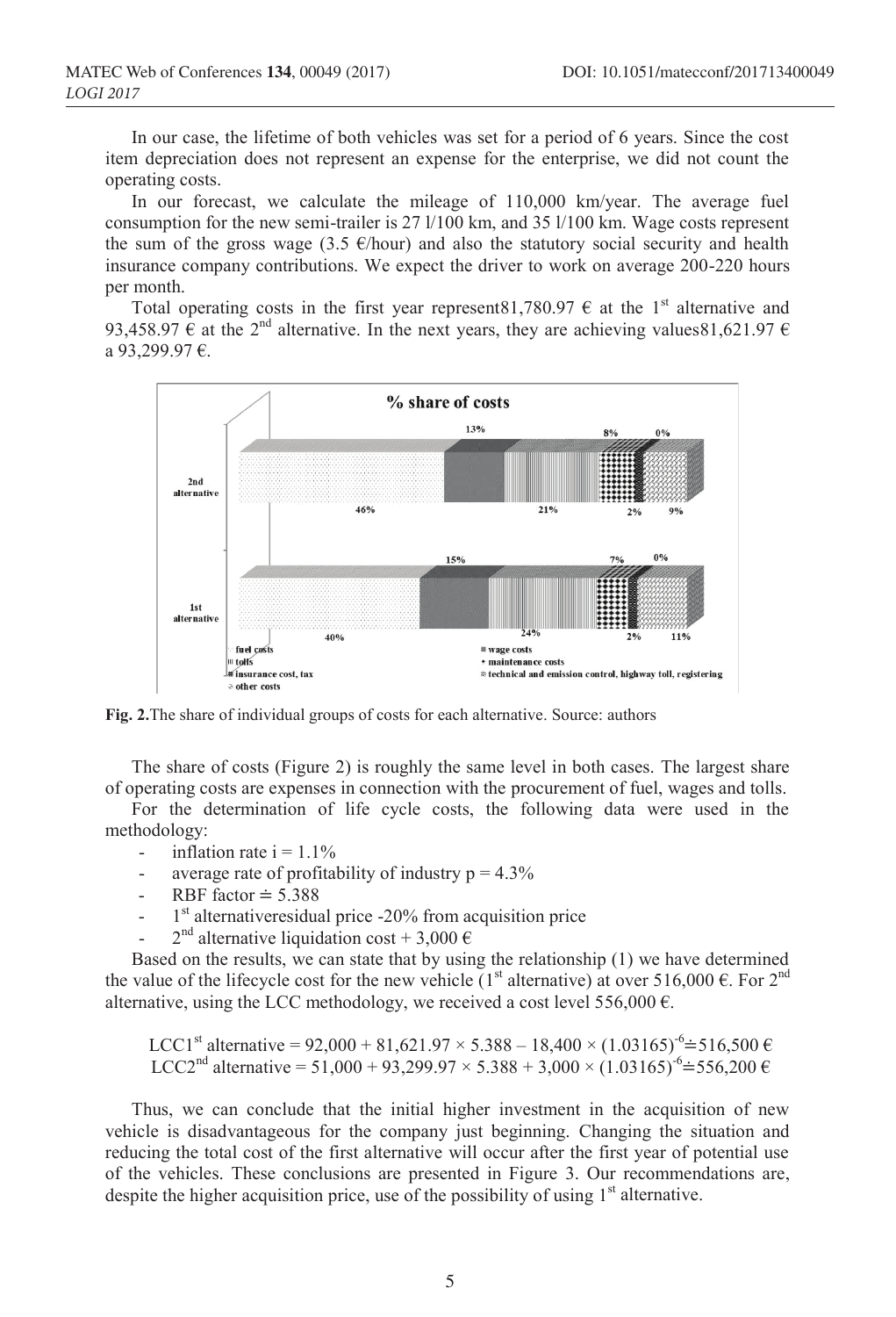

**Fig. 3.** LifeCycleCostCurve. Source: authors

## **5 Conclusion**

Life Cycle Cost calculation is an important tool for managerial decision-making. Its importance is based on the cost quantification across the lifecycle of the cost object at the applied time value of money, which considers the level of inflation rate and the current interest rate. The aim of this calculation is to provide the user important information for the right decision in terms of strategy. For decisions of that type, information is important, which should be accompanied by the minimum level of allocated costs. In this case study, we present an approach that is based on selecting the most appropriate alternative to acquisitions of the transport vehicle at the conditions of assumed purchase price level, the 6-year life span, the inflation rate 1.1% and the average rate of profitability of industry4.3 %. The presented approach is based on the business reporting approach in terms of capturing all real costs and revenues and their managerial clarity.

The paper is a partial result of the grant scientific project VEGA No.1/0320/17 Economic and Social Context of European 20/20/20 Targets from the Viewpoint of Economy Low-energy Houses and project APVV 16-02-97 Updating of anthropometric database of Slovak population.

This paper is supported by the research project "From horse-drawn railway to intermodal transport" within Visegrad Fund.

### **References**

- 1. B. Popesko, Š. Papadaki, *Moderní metody řízení nákladů. Jak dosáhnout efektivního vynakládání nákladů a jejich snížení*, 264 p. (2016)
- 2. L. Šoljaková, *Strategicky zaměřené manažerské účetnictví,* 206 p. (2009)
- 3. J. Wagner, *Měření výkonnosti. Jak měřit, vyhodnocovat a využívat informace o podnikové výkonnosti,* 256 p. (2009)
- 4. T. Petřík, *Procesní a hodnotové řízení firem a organizací – nákladová technika a komplexní manažerská metoda: ABC/ABM (Activity Based Costing/Activity Based Management),* 911 p. (2007)
- 5. A. Crespo Márquez, P. Moreu de León, J. F. Gómez Fernández, C. Parra Márquez, M. López Campos, Journal of Quality in Maintenance Engineering **15,** 167 (2009)
- 6. D. Zhang, F. Ye, J. Yuan, Procedia Social and Behavioral Sciences **96**, 785 (2013)